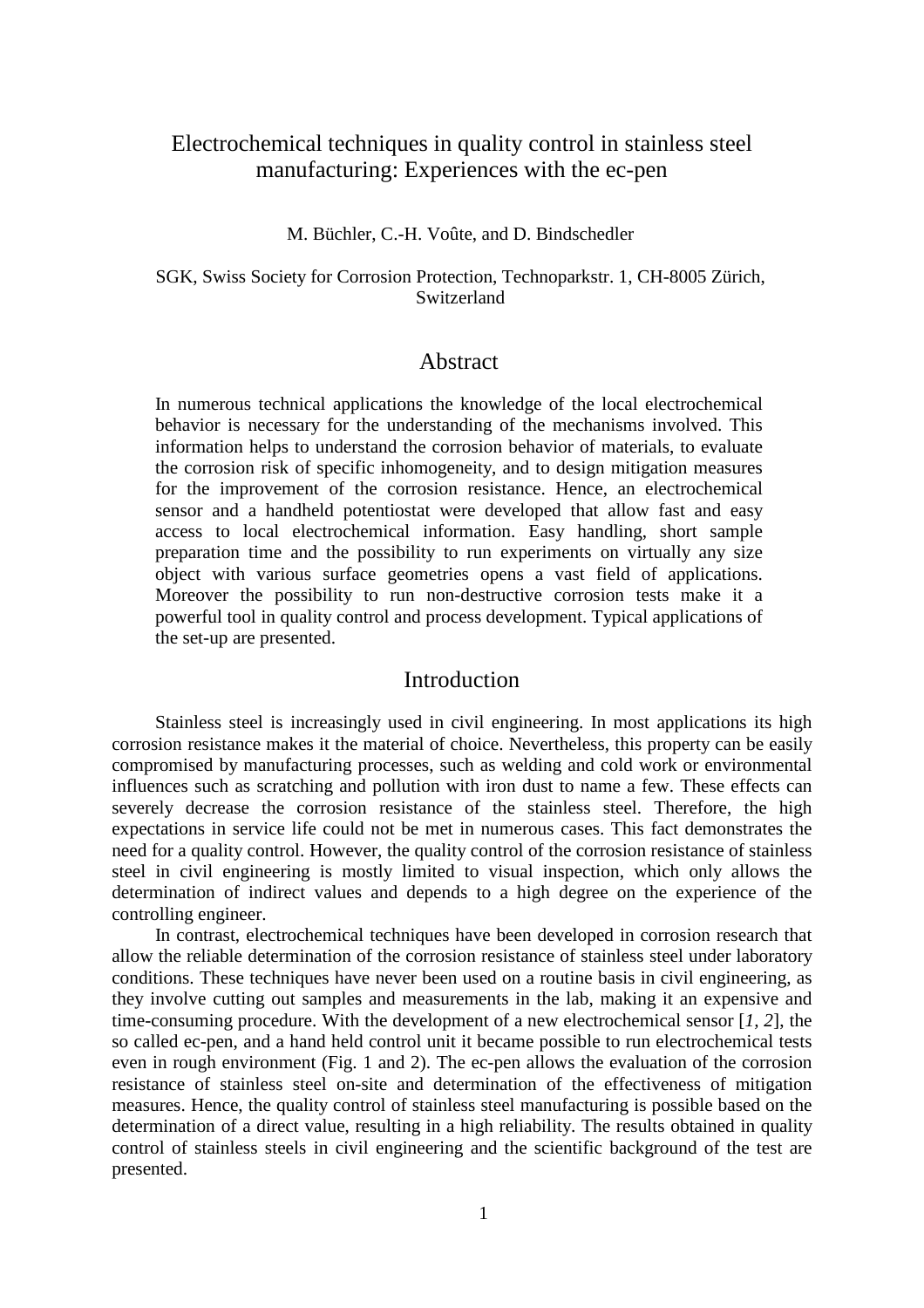## Experimental

#### The electrochemical sensor

The new electrochemical sensor, the so-called ec-pen, was developed for electrochemical testing in industrial applications. It can be used for fast determination of the corrosion resistance of objects of any size and surface geometry (Fig. 1). Electrolytic contact with the surface is established by placing the ec-pen on it. Capillary forces cause electrolyte flow from the reservoir to the surface through a porous polymer body and prevent the leaking of the electrolyte. The incorporated reference electrode is maintenance free and stable. By simply positioning the ec-pen on the sample surface electrolytic contact is established and electrochemical characterization is possible. Unless noted differently the measured area is 1.5 mm<sup>2</sup>. A more detailed description is given in [3, 4]

### Electrochemical testing

The electrolytes were prepared from distilled water and reagent grade chemicals. All potentials are referred to saturated calomel electrode (SCE). Previous to the measurements the surface was cleaned with ethanol. The surface is locally contacted by the electrolyte contained in a porous body electrochemically controlled by the contained electrodes and a potentiostat (Jaissle 1002 PC.T.). For the on site testing, a mobile electrochemical control unit (Test.Clinox) developed in cooperation with Nitty Gritty GmbH was used. The instrument allows running polarization scans with 10 mV/s and the determination of the pitting potential. A typical calibration measurement is shown in Fig. 3. Running several calibrations results in the averaging of the instrument of the determined pitting potentials. Once calibration is finished the instrument decreases the potential for 140 mV. By running potentiostatic tests for 10s the relative corrosion resistance is determined. Typical results are shown in Fig. 4. If the current shows the typical passive behavior it can be concluded that the tested area exhibits a pitting potential that is comparable or higher than the area where the instrument was calibrated. If the current shows a strong increase, it can be concluded that pitting is initiated. Hence, the tested area exhibits a corrosion resistance that is significantly decreased compared to the area where the calibration was performed. The various possible applications of the instrument are presented.

### Sample material

Welds on stainless steel DIN 1.4301 and 1.4432 were investigated. A sheet of DIN 1.4301 was welded without protecting gas. The electrochemical cleaning of the weld was performed with the Clinox Pro (Nitty Gritty GmbH).

A tube of 1.4432 was welded under nitrogen. The welding additive was DIN 1.4430. No post treatment of the weld was performed.

A screw of 1.4404 was subjected to cold work resulting in a surface pollution with iron. For increasing the corrosion resistance it was degreased, subjected to oxidizing cleaning and passivation. The corrosion resistance of the component was characterized electrochemically after each process step.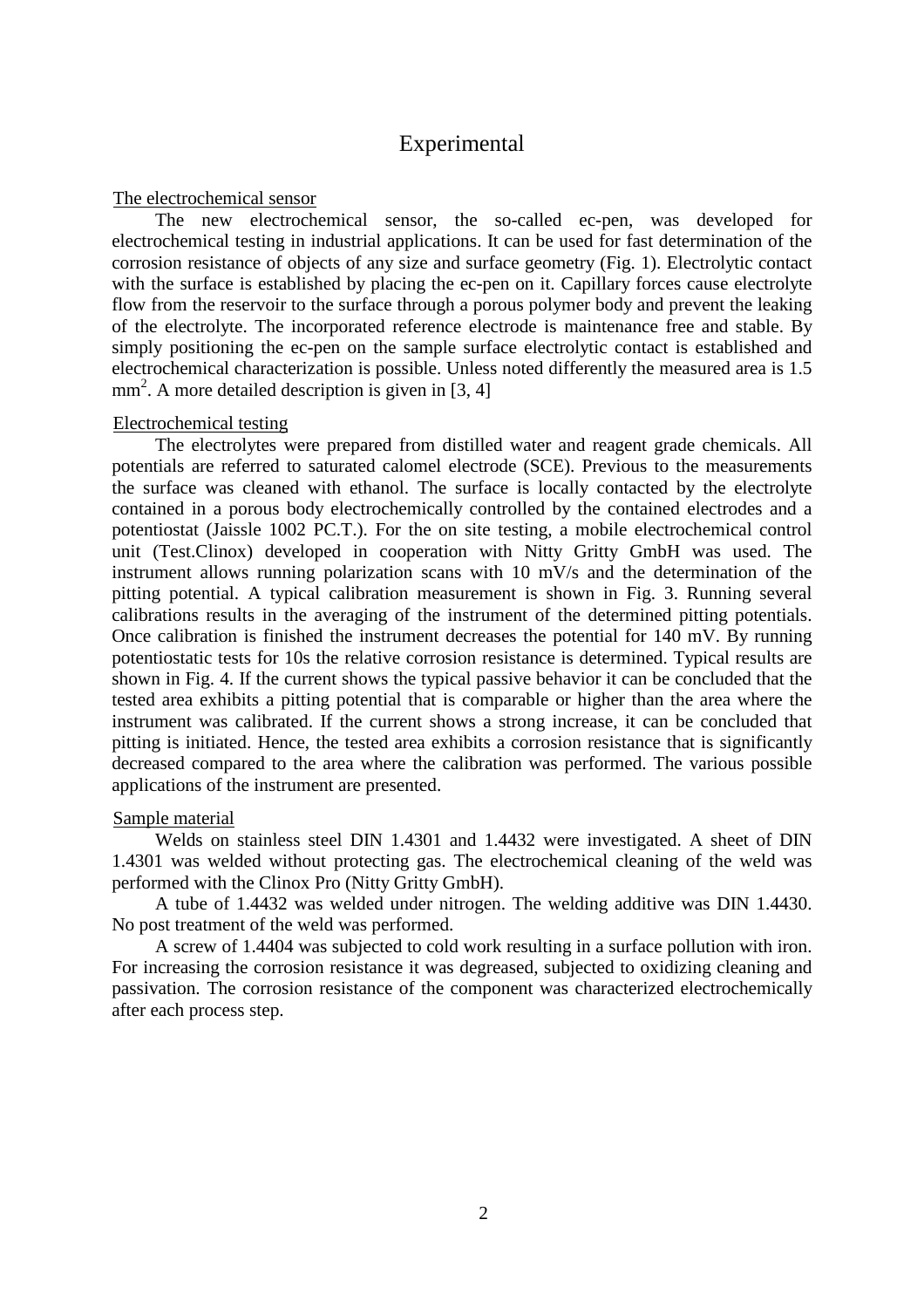## Results and discussion

#### Comparative quality control of welds

Constructing with stainless steel in many cases involves welding. The welding process strongly alters and affects the microstructure of the metal, its phase composition, and the distribution of the alloying elements by the melting and freezing. However, even the increased mobility of the atoms due to the high temperature in the heat-affected zone (HAZ) can compromise the corrosion resistance of the metal. Additionally, the high temperature during welding results in a surface oxidation of the metal causing changes in the composition of the stainless steel at the surface and strongly decreasing its corrosion resistance. Although this oxidation only affects the very surface of the metal it is detrimental to the durability of the stainless steel component.

Up to now the quality control of the corrosion resistance of welded components was generally limited to visual inspection. The look of the weld, the presence of defects and heat tint were the essential criteria used. The correct interpretation of the visual inspection depends on the experience of the expert. Additionally, there is a high degree in uncertainty, as the visual inspection is not a direct measure for the corrosion resistance of the material. The ec-pen in combination with the handheld control device offers the possibility of determining the corrosion resistance directly. Its application is demonstrated on the weld on a DIN 1.4301. At first the instrument is calibrated on the base material not affected by the welding process. The instrument determines the pitting potential (Fig. 3). As this value is subject to a certain scatter caused by the statistical distribution of the corrosion initiation sites in the metal, it is useful to run several calibrations. Of those pitting potentials the instrument calculates the average, which allows compensating for the scatter. Once the calibration is finished the instrument decreases the testing potential for 140 mV. By performing potentiostatic tests, it is readily determined whether the investigated spot exhibits comparable corrosion resistance as the base material or whether the corrosion resistance is significantly decreased (Fig. 4). Hence, uncertainties in the visual inspection can easily be excluded, resulting in an increased reliability of the quality control in field applications or in the testing of sample weldings. In the present example, it was clearly shown that the corrosion resistances of the discolored area in the heat affected zone strongly affects the corrosion resistance (Fig. 4 and 5). The cleaning with the Clinox pro (Nitty Gritty GmbH) resulted in an increase of the corrosion resistance in the same range.

#### Process optimization by determining the pitting potential

While the comparative evaluation of the corrosion resistance is an efficient way of characterizing the corrosion resistance for controlling the quality of welds in field applications, the determination of the pitting potential is helpful for optimizing process parameters. Contrary to a good/bad response, it allows determining the effect of single parameters on obtaining an optimal corrosion resistance. This possibility is illustrated with the post treatment of a weld on DIN 1.4432. The visual inspection of the weld yielded slight yellow oxides (Fig. 6). According to DIN 50930 the yellow would have been acceptable for this application in drinking water. However, the characterization of the weld with the ec-pen showed clearly that the corrosion resistance in the areas with the yellow oxides was strongly compromised. In order to quantify this effect and finding mitigation measures the pitting potentials were determined with the ec-pen. The results are shown in Fig. 7. Contrary to the visual inspection, strongly decreased pitting potentials were also found in the entire HAZ even on the clean surface up to 1.5 cm away from the weld. In order to improve the corrosion behavior the exposure to water for 24 hours and the passivation in  $5\%$  HNO<sub>3</sub> for 3 hours were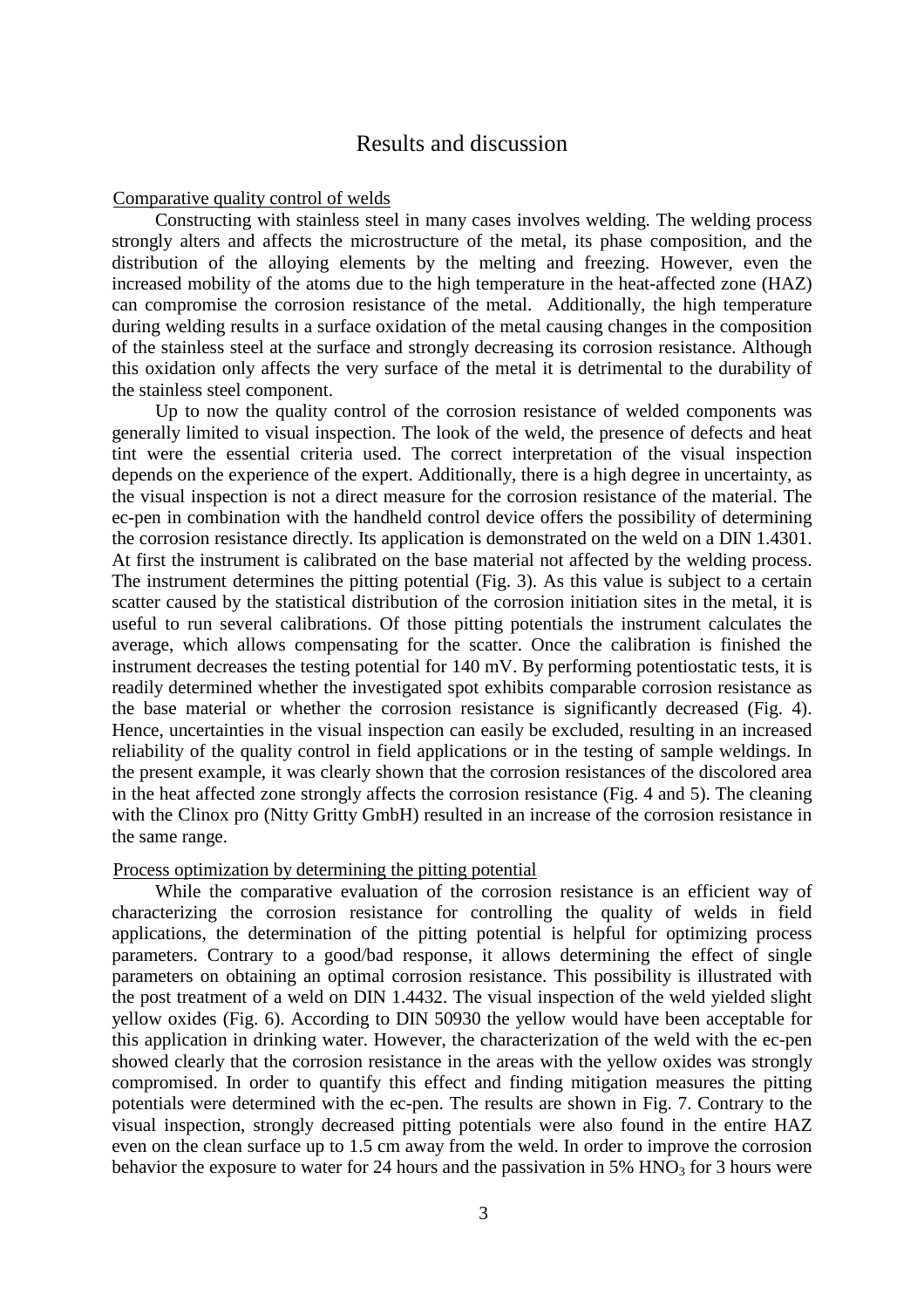investigated. It is clear from the obtained pitting potentials, that the water treatment improved the corrosion resistance of the clean areas in the heat-affected zone. However, a passivating treatment is required to obtain a pitting potential above 300 mV SCE in the areas with the yellow oxides.

Based on a few tests with the ec-pen the evaluation and optimization of the post treatment of the weld was possible, while the visual inspection used so far would have resulted in an erroneous evaluation of the corrosion resistance.

In order to obtain more detailed information about the corrosion behavior of the weld, additional investigations with a potentiostat that allowed the measurement of the current were performed. The result is shown in Fig. 8. It is clear, that the zone with the yellow oxides does not exhibit a passive behavior. The treatment in water results in a certain improvement, but the passivation with HNO3 is required to obtain comparable pitting potentials as the bulk material (Fig. 9). It is interesting to note that even this strong passivation treatment was not sufficient to obtain comparable passivity as on the bulk, as the passive current density is still significantly higher in the HAZ.

In the present example it was found that the essential conclusions obtained with a standard electrochemical set-up was possible to obtain with the handheld instrument on site.

#### Quality control of stainless steel with standard calibration

The use of a relative calibration of the instrument is useful for on site quality control, as it allows compensating for external effects such as temperature. For the optimization of process parameters the determination of the pitting potential turned out to be efficient in order to obtain absolute values. However, the influence of temperature of the obtained values has to be considered. Hence, the evaluation of the data and the correct use of the instrument require certain electrochemical knowledge.

Nevertheless, there is a large field of problems related to quality control in surface treatment of stainless steel components of smaller size that can easily be handled in the laboratory. Under these well-controlled temperature conditions it is possible to use the ec-pen with a standard calibration. This is illustrated with the surface treatment of a screw for application in corrosive environment.

| Treatment          | Test result   |
|--------------------|---------------|
| none               | <b>XXXXXX</b> |
| degreased          | <b>XXXXXX</b> |
| oxidizing cleaning | <b>XXXXOO</b> |
| passivation        | 000000        |

Table 1: Test results obtained with the Test.Clinox after calibration at 0.46 V SCE. X stands for corrosion initiation and O stands for passive behavior.

After the cold work process the screw is polluted with iron particles. Subsequent degreasing, oxidizing cleaning, and passivation the corrosion behavior is increased, as can be concluded from the increasing pitting potential found in the polarization scans (Fig. 10). Additionally, the passive current density is decreased demonstrating the improvement of the passive layer. Determining the pitting potential with the Clinox Tester shows a clear increase of the pitting potential with the passivation procedure. Based on the obtained results it is clear that the components exhibit a pitting potential above 0.46 V SCE after a successful surface treatment. The potential can be set at this value by running the calibration with an external calibration box. Once the value is set a large number of tests can run in a very efficient and straightforward way as is shown in Table 1. The easy way of running the test and the short testing time offers a fast and reliable way of keeping track of the efficiency of the surface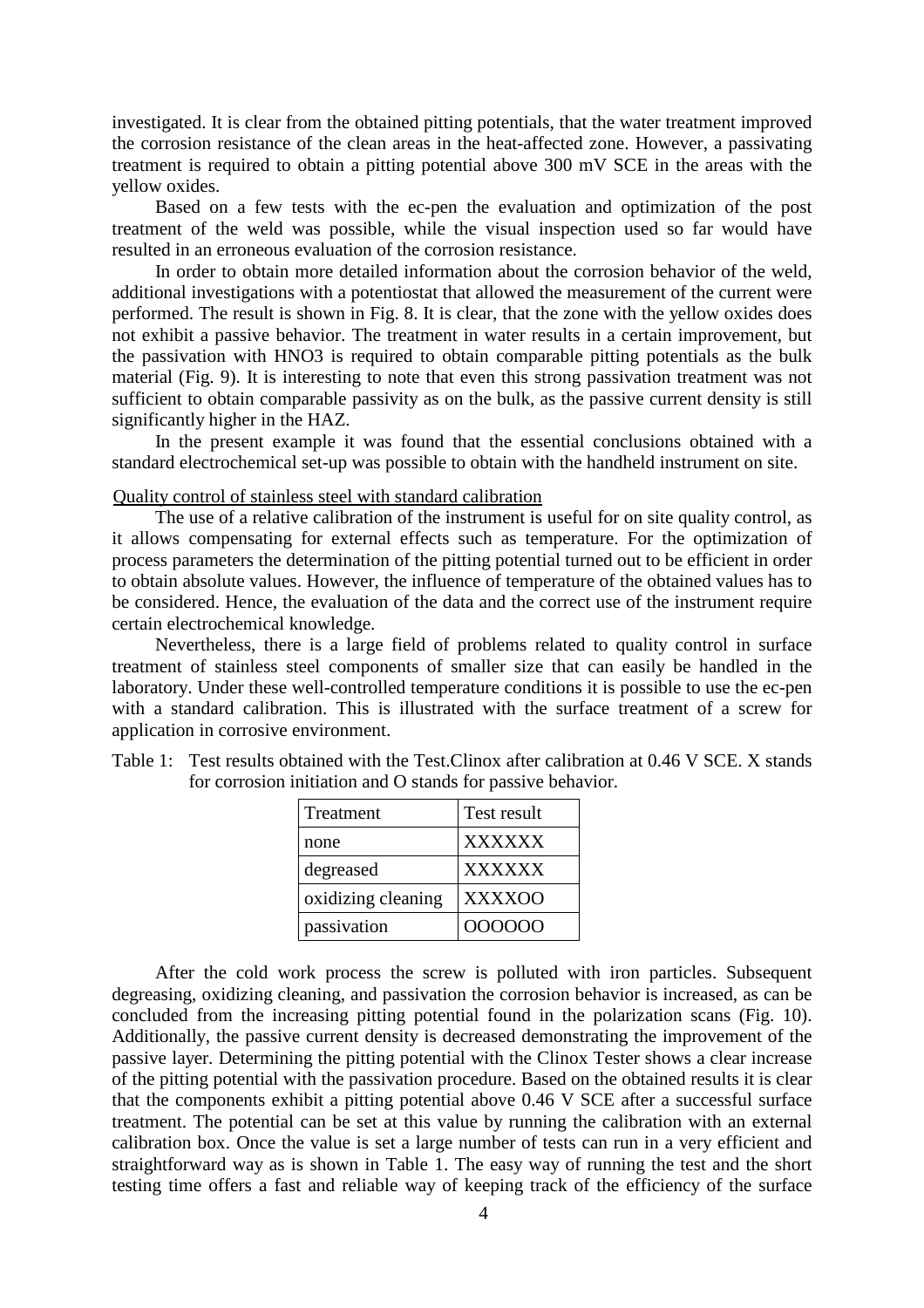treatment.

## **Conclusions**

The possibilities offered by the new electrochemical sensor are illustrated with various practical applications. The robust design, the lack of any maintenance, and the fast applicability allow for the evaluation of the corrosion resistance of stainless steel components of any size and virtually any surface geometry on site. Cutting out samples for laboratory characterization is therefore obsolete, making the technique virtually nondestructive. During the test the metal surface is polluted with chlorides, which have to be washed off afterwards to avoid possible problems. In case of highly aggressive applications it is recommended to passivate the surface after the test. Contrary to visual inspection it is possible to determine the corrosion resistance directly, making the quality control independent on the experience of the executing engineer. On the other hand it offers a good alternative to the time consuming salt spray test. Three different ways of applications are possible:

- Comparative test with calibration of the sensor on the base material. This operation is optimal for field applications and yields a simple fail/pass response. Effects of temperature or also variations of base material properties can be excluded to a significant degree. Moreover, the test does not require any electrochemical knowledge of the operator. Contrary to previous visual inspections, the new technique allows the direct measuring of the corrosion resistance. Hence, it is an ideal complementation for the visual inspection.
- Determination of the pitting potential. This application makes it possible to differentiate clearly among different process parameters. This way of operation requires keeping control of the temperature of the environment and the interpretation of the date requires certain electrochemical knowledge. Nevertheless it allows for detailed investigation of the corrosion resistance. Process optimization or failure analysis can readily be performed.
- Testing with calibration on an external calibration box. Once the critical potential value is determined, the test can be performed in a simple fail/pass mode. In order to obtain reliable results the temperature of the investigated surface has to be controlled. This operation mode is perfectly suited to monitor the efficiency of surface treatments or automatic weldings under industrial conditions.

## Acknowledgements

This work was possible thanks to the generous support of Nitty Gritty GmbH. A special thank is directed to Thomas Suter from ETH Zürich for the valuable discussions.

## References

- 1. M. Büchler, D. Bindschedler, *GWA* **8**, 533 (2001).
- 2. T. Suter, M. Büchler, *Technische Rundschau* **93**, 34 (2001).
- 3. M. Büchler, C.-H. Voûte, F. Stalder, in Critical Factors in Localized Corrosion IV, The Electrochemical Society Proceedings Series, Pennington, NJ, (in press).
- 4. M. Büchler *et al.*, in ITSC 2002 International Thermal Spray Conference, E. Lugscheider, Editor. **PV-1**, p. 402, DVS; TSS of ASM; IIW/IIS, (2002).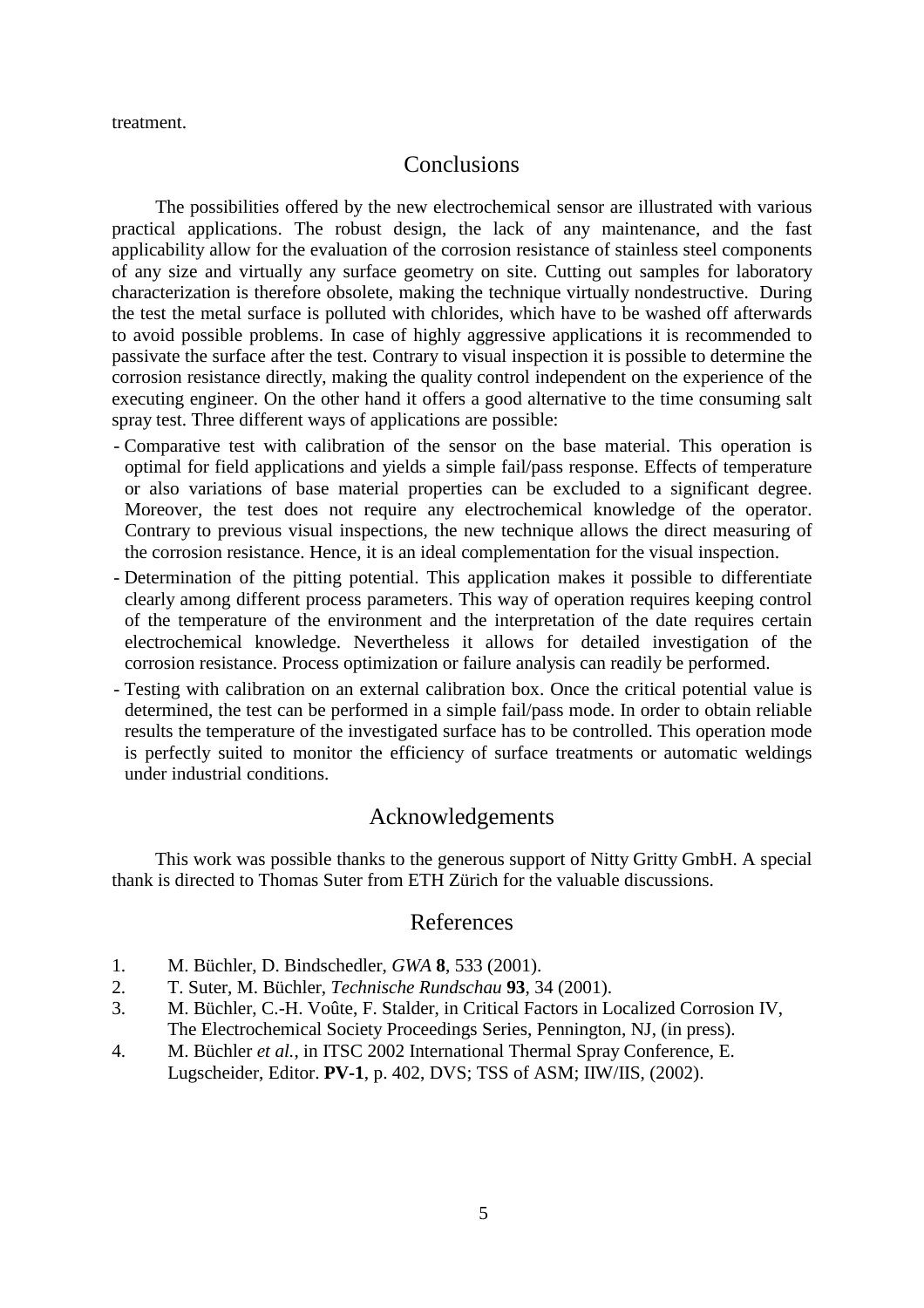

Fig. 1: Electrochemical with the ec-pen on a stainless steel tube.



measurement Fig. 2: Handheld instrument for quality control on stainless steels.



Fig. 3: Polarization curve at rate of 10 Fig. 4: Potentiostatic test of a weld on mV/s on 1.4301 in 1 M NaCl.



1.4301 at 0.2 V SCE in 1 M NaCl. One part of the weld was untreated and the other was electrochemically cleaned.